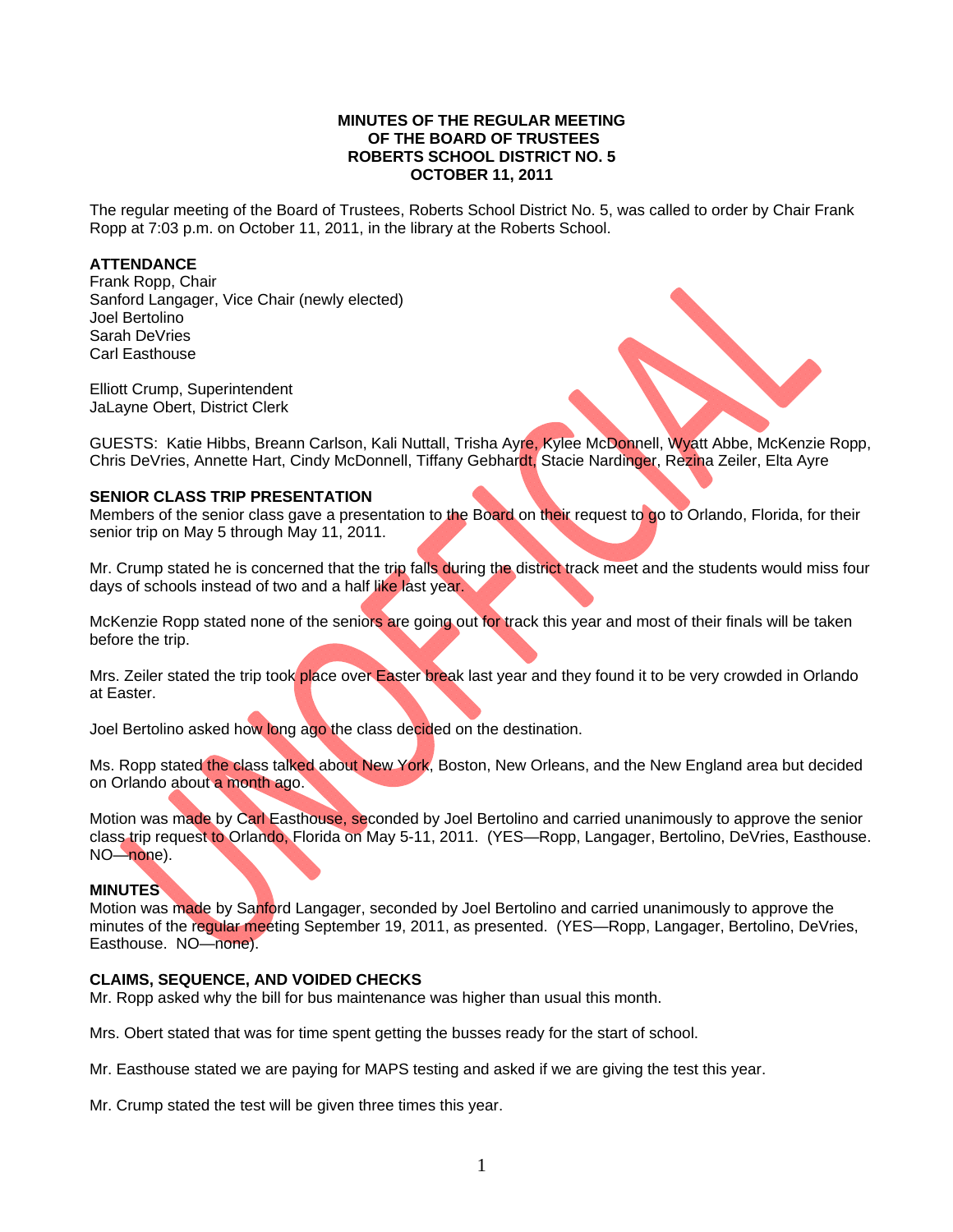Mr. Ropp asked how testing results will be shared with the Board. Mr. Crump stated it can be done any way the Board wants it.

Motion was made by Carl Easthouse, seconded by Sarah DeVries and carried unanimously to approve the claims, sequence and voided checks as presented for October, 2011. (YES—Ropp, Langager, Bertolino, DeVries, Easthouse. NO—none).

#### **STUDENT REPORT**

McKenzie Ropp, Student Council President, reported on the following student activities:

 Homecoming JMG Career Fair for seniors BPA Rocky Mountain College Tour Volleyball team – getting ready for district tournament Football – two games left before playoffs National Guard -- Climbing wall

Ms. Ropp stated Student Council has been working on some student handbook adjustments they would like to see in the following areas:

Student Lunch Recess Privilege – allow students in lower hallway to retrieve items from lockers Dress Code – add guidelines Checking out of school – not applicable for high school during the lunch hour

Ms. Ropp stated one other student concern is the movies that can be shown on the activity bus. She stated when junior high students are on the bus, only G-rated movies can be shown and there aren't many available.

Mr. Crump stated in order to show a PG rated movie, the students must all have a consent form from their parents.

Mr. Ropp stated perhaps a consent form would only have to be signed once.

Mr. Easthouse stated he is fine with Mr. Crump approving the movies to be shown on the bus.

Mr. Crump stated these are all items of concern from students and he will next meet with staff about them.

#### **TEACHER REPORTS**

Annette Hart reported she has been covering some of Mike Creeden's classes until his return and is thrilled with the opportunity to return to the classroom. She stated she has 17 students receiving special education and speech services and the rest of the staff has been very helpful while she's had other classes.

Mrs. Hart stated the Promethean Board is an excellent teaching tool and the students love it. She added she is still having heat issues in her room.

Rezina Zeiler reported the structure in her classroom is quite different this year as she has two math lab classes where she is pre-teaching and mathematical engineering doing computer programming with lego robotics.

Mrs. Zeiler stated at Mr. Crump's suggestion, she is recording her lessons in Algebra I and the students listen to them at home and then do their work in class. She stated parents are also watching the lessons so are involved in their student's work. She stated the lessons do take quite awhile for the students to download off the internet and in the future, she would like to provide them with flash drives with the lessons.

Mr. Langager asked if all the students have computers at home. Mrs. Zeiler stated we have one student who borrows a computer from the school and one who does the work in math lab.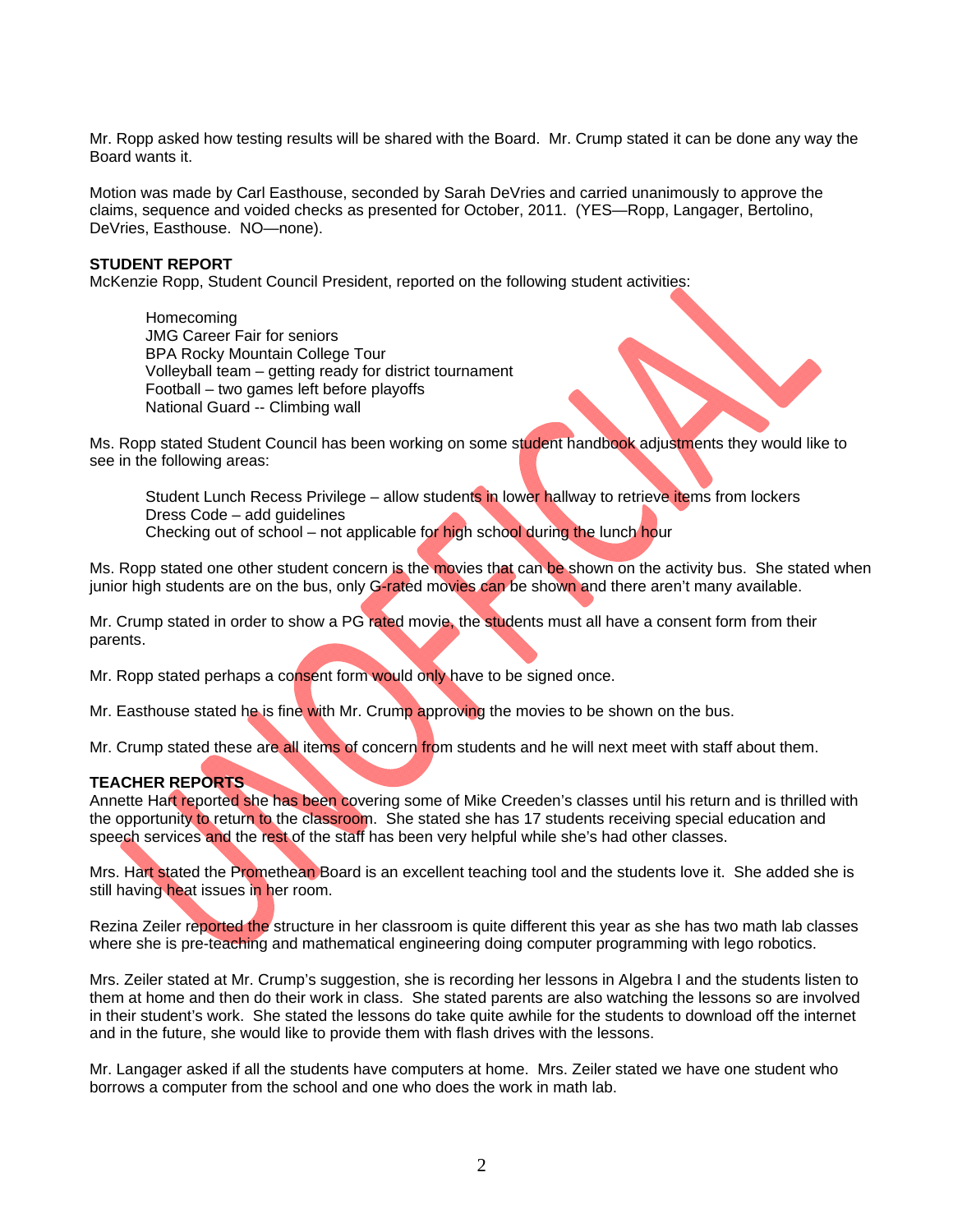Mr. Crump stated it is important for students to learn to use technology appropriately.

Mr. Easthouse asked Mrs. Hart how much time she spends with each student with an IEP per week.

Mrs. Hart stated it varies with having some students for a period per day and some for twenty minutes. She stated with being in the math lab with Mrs. Zeiler, she is able to do all her high school math students at one time.

Mr. Langager asked how many students there are for speech. Mrs. Hart stated there are 6 or 7.

#### **PUBLIC COMMENT**

Stacie Nardinger stated Mr. Jones commented that this year's seventh graders are the best prepared he has had in Roberts.

### **PERSONNEL**

ATHLETIC JOB DESCRIPTION - Mr. Crump stated he pulled job descriptions for Athletic Director, Head Coach and Assistant Coach from the MTSBA website and then went through them with George Nelson and made some adjustments. He recommended the Board approve the job descriptions.

Motion was made by Carl Easthouse, seconded by Sanford Langager and carried unanimously to approve the job descriptions for Athletic Director, Head Coach, and Assistant Coach as presented by the superintendent. (See attached.) (YES—Ropp, Langager, Bertolino, DeVries, Easthouse. NO—none).

#### **RECESS**

Mr. Ropp called for a short break at 8:30 p.m. and returned the meeting to regular session at 8:40 p.m.

#### **NEW BUSINESS**

ELECTION OF BOARD VICE CHAIR – Mr. Ropp stated the Board needs to elect a new Vice Chair.

Carl Easthouse nominated Sanford Langager for the position. Joel Bertolino seconded the nomination and it was voted on and approved unanimously. (YES—Ropp, Langager, Bertolino, DeVries, Easthouse. NO—none).

FIRE ENGINE STORAGE – Mr. Crump stated he is recommending the Roberts Volunteer Fire Department's request to store the old fire engine that is used only for parades in the back corner of the bus barn.

Motion was made by Sanford Langager, seconded by Sarah DeVries and carried unanimously to store the old fire engine in the bus barn. (YES—Ropp, Langager, Bertolino, DeVries, Easthouse. NO—none).

MAINTENANCE – Mr. Crump stated he doesn't have as much information as he would like on how well an enzyme product would work on cutting down grease in the kitchen. He stated Mr. Easthouse thinks a grease interceptor would cost around \$500 and Brian Kessner could probably install it.

It was decided to table this item until more information is available.

POLICY 7510 – Mr. Crump stated Policy 7510, Capitalization Policy for Fixed Assets, needs to be reviewed and approved as revisions to a former policy.

Motion was made by Joel Bertolino, seconded by Carl Easthouse and carried unanimously to approve the changes made to Policy 7510 (see attached). (YES—Ropp, Langager, Bertolino, DeVries, Easthouse. NO none).

FIRST READING BOARD POLICY 7515 FUND BALANCES – Mr. Crump stated Policy 7515 is a policy the district is required to have regarding fund balances and recommended it be approved on first reading to go to second reading.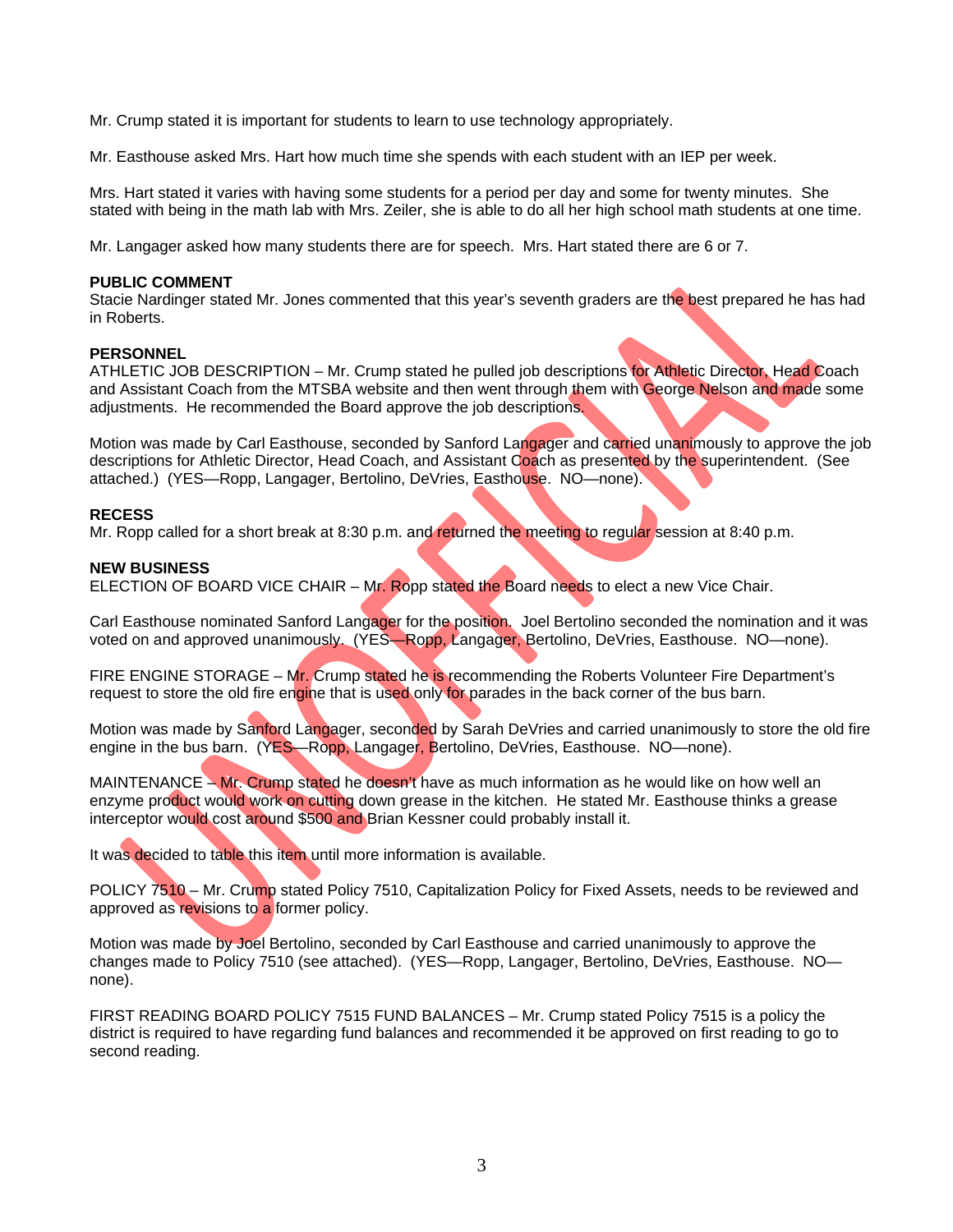Motion was made by Carl Easthouse, seconded by Sarah DeVries and carried unanimously to approve Policy 7515 Fund Balances on first reading (see attached). (YES—Ropp, Langager, Bertolino, DeVries, Easthouse. NO—none).

MISCELLANEOUS – Mr. Langager stated when he attended the meeting of the Red Lodge Board of Trustees, they began the meeting with the Pledge of Allegiance. He stated he would like to see our meetings begin with the pledge.

Mr. Crump stated the Red Lodge Board of Trustees granted the Roberts district permission to pick up students in the Red Lodge district for one year. He stated the request will have to be submitted again next year.

Mr. Bertolino asked for an update on funding for the music program.

Mr. Crump stated there is \$1,000 budgeted for instrument repair and \$150 for supplies (as was given to each teacher for supplies). He stated most of the teacher requests made at the end of the 2010-2011 school year were filled.

#### **OLD BUSINESS**

TRUSTEE LETTERS – Mr. Ropp asked trustees to get their letters to Mr. Crump.

TRUSTEE RECOGNITION – Mr. Ropp stated it has been tradition in the past that we have recognized trustees for their services when they leave, therefore I feel it appropriate that we should recognize Randy Weimer and Tracy Timmons with a small plaque or maybe a desk pen holder.

#### **SUPERINTENDENT REPORT**

SCHEDULE – Mr. Crump stated he is not going to attend the MCEL conference but will be doing some professional development on Thursday and first aid and CPR on Friday.

STUDENT HANDBOOK – Mr. Crump stated he agrees with the concerns the students expressed with items in the student handbook but also wants to talk with the staff. He stated another policy he wants to examine is the cell phone policy.

Mr. Crump stated the discipline grad in the student handbook is another concern as it is very vague. He stated there needs to be consistency with discipline so similar incidents are treated in the same manner but doesn't know how that works at different grade levels.

Mr. Easthouse stated he feels one of the first steps in many instances should be parent notification.

Mr. Langager stated many instances can probably best be covered by the judgment of the superintendent.

Mr. Bertolino stated he likes having discretion if Mr. Crump is comfortable with it.

Mr. Crump stated he is comfortable with that role as he likes to see students receive consequences that help improve behavior.

Mr. Ropp stated consistency is the key and children need that.

Mr. Easthouse stated if two or more students are involved in an incident, all parents should be notified and if multiple students are involved, the Board should be notified.

BUS MAINTENANCE – Mr. Crump stated Roly DeVries is concerned with some oil leaks on Bus #2 and thinks it will cost more to fix them than the bus is worth. He stated Mr. DeVries would rather purchase a new bus.

Mr. Crump stated we do have an activity bus that could be used as a route bus.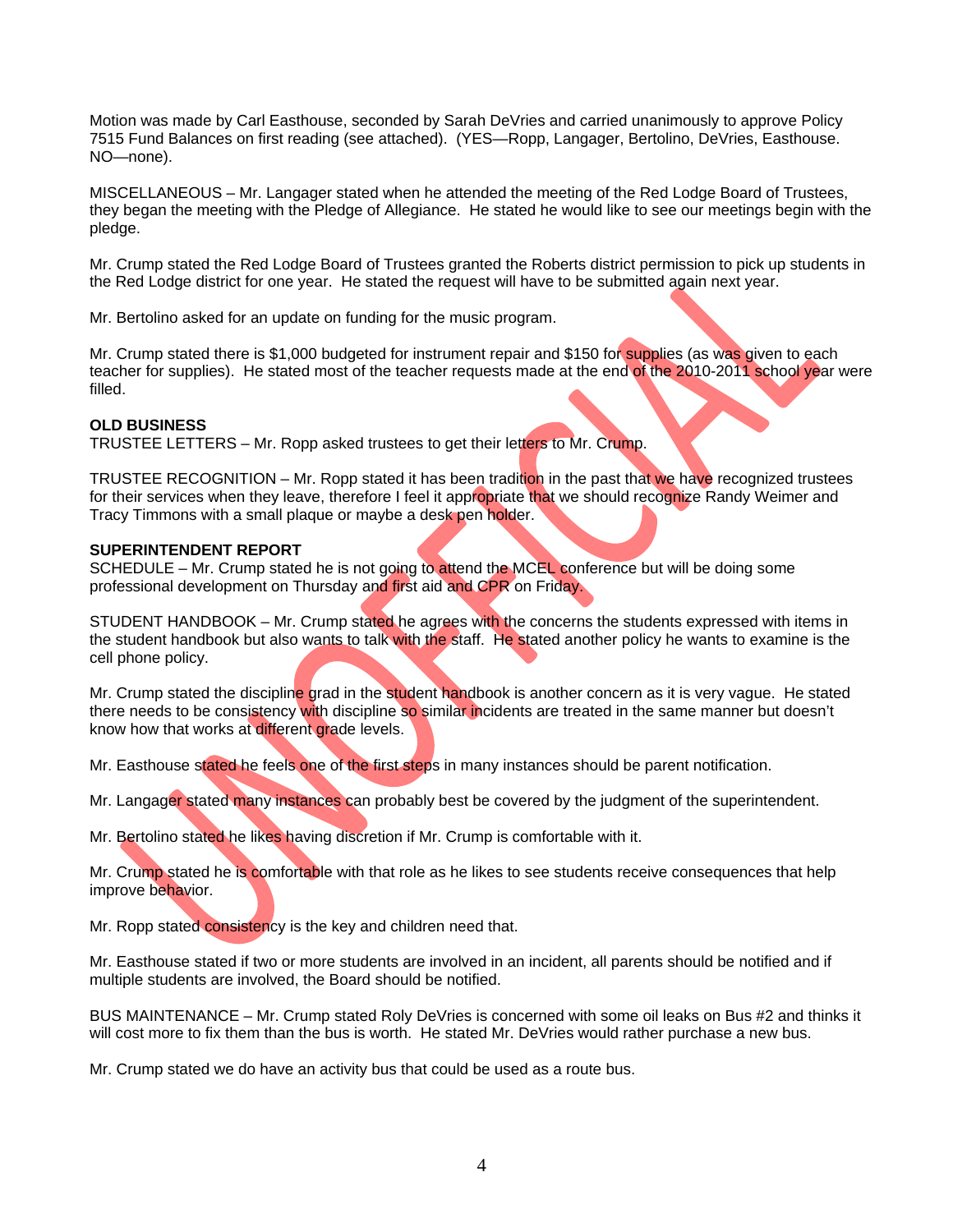Mr. Ropp stated he wouldn't want to buy a 2011 model as they are having problems with them but we could look at this again in May.

WEBSITE – Mr. Crump stated the website has been updated and asked trustees to let him know if they want to add anything.

PROGRAM UPDATE – Mr. Crump stated BPA feels there was a small issue with qualifications for the trip to national BPA last year and is working on some guidelines. He stated a rough draft of those guidelines were included in the Board packet.

#### **ADJOURNMENT**

Mr. Ropp adjourned the meeting at 10:00 p.m.

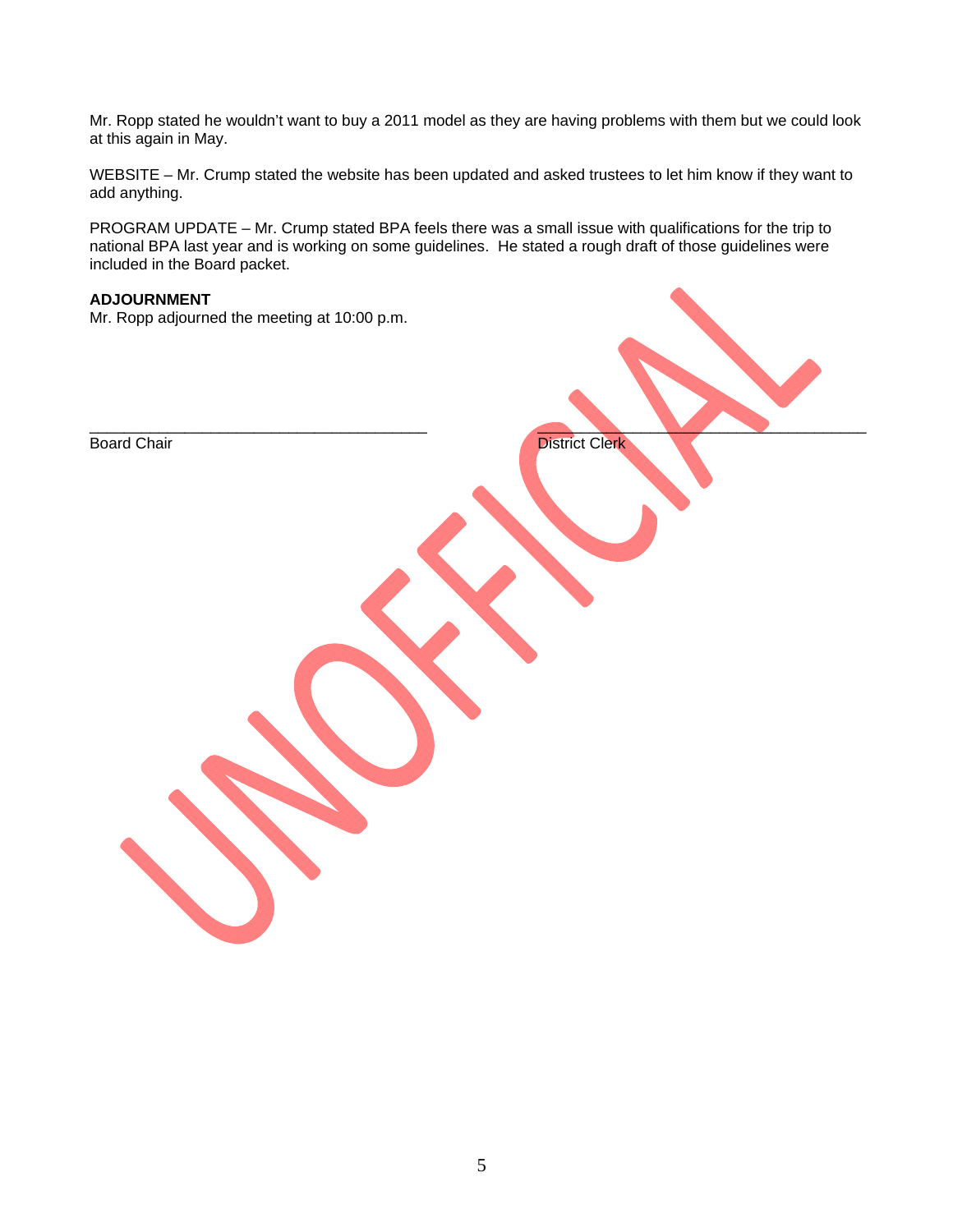## **ASSISTANT COACH**

## REPORTS TO: HEAD COACH AND/OR ATHLETIC DIRECTOR

## ESSENTIAL FUNCTIONS: *Only minimum duties are listed. Other functions may be required as given or assigned.*

- \_\_\_\_\_ 1. Acts under the direction of the head coach and assumes the functions and duties of head coach in his/her absence.
- \_\_\_\_\_ 2. Coaches participants in the skills necessary for the sport/activity.
- \_\_\_\_\_ 3. Must maintain competency in rules, regulations, and coaching techniques for the sport/activity.
- <sup>1</sup> \_\_\_\_\_ 4. Maintains discipline and sportsmanlike conduct of all participants and enforces the policies of the District uniformly when disciplining participants.
	- \_\_\_\_\_ 5. Responsible for the inventory of equipment.
- 6. In team activities, teaches/coaches the importance of team work.

## DESIRED MINIMUM QUALIFICATIONS:

- 1. Meets MHSA requirements (if applicable).
- 2. Ability to read and interpret documents such as safety rules, operating and maintenance instructions, and procedure manuals.
- 3. Ability to follow both oral and written directions and instructions of the head coach and/or athletic director.
- 4. Ability to write routine reports and correspondence.
- 5. Ability to effectively communicate, orally and in writing, with students, parents, staff, and the community in general.
- 6. Ability to handle stressful situations.
- 7. Ability to maintain confidentiality of employment and student matters.
- 8. Ability to perform duties with an awareness of all District requirements and Board policies.
- 9. Ability to effectively manage time and responsibilities.

## EQUIPMENT USED:

Stopwatch, calculator, computer, copy machine, fax machine, telephone/voice mail, score-keeping equipment or other equipment germane to the sport/activity.

## WORK ENVIRONMENT:

The employee constantly works around others, works with the public, and works inside and outside. The noise level in the work environment varies, but is frequently loud. The employee must be able to meet deadlines with severe time constraints.

## PHYSICAL DEMANDS:

The employee is frequently required to walk and continuously required to stand. The employee will frequently bend or twist at the neck and waist while performing the duties of this position. The employee will occasionally be required to reach with hands and arms and stoop, kneel, crouch, or crawl. The employee continuously uses hand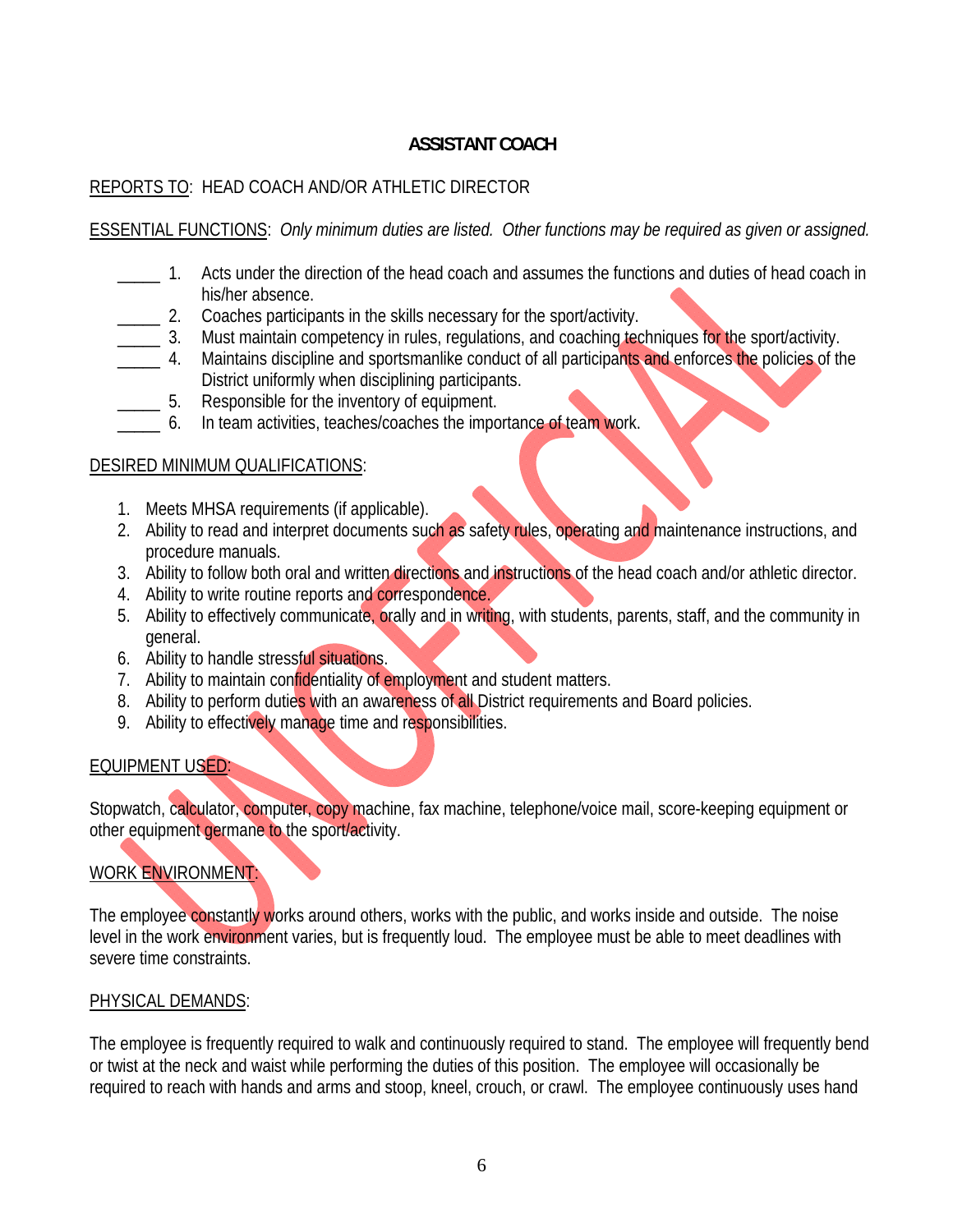strength to grasp tools. The employee must occasionally lift and/or move up to 50 pounds. Specific vision abilities required by this position include close vision, depth perception, and peripheral vision.

## MENTAL/MOTOR DEMANDS:

While performing the duties of this job, the employee rarely performs routine work. The employee exercises flexibility (ability to shift from one task to another). Guidance and reinforcement are infrequently available. The employee frequently works within time constraints and must maintain attentiveness intensity. The employee is frequently involved in social interactions which require oral and written communication. Reasoning and exercising judgment are constantly used/required on the job.

*The physical demands, work-environment characteristics, and mental/motor demands described within this job description are representative of those that must be met by an employee to successfully perform the essential functions of this job. Reasonable accommodations may be made to enable individuals with disabilities to perform the essential functions.*

For those classified employees employed under a written contract for a specified term, nothing contained in this job description shall create a property right beyond the specified duration of the employment contract.

| <u>History</u><br>Approved on:<br>Revised on: |  |  |
|-----------------------------------------------|--|--|
|                                               |  |  |
|                                               |  |  |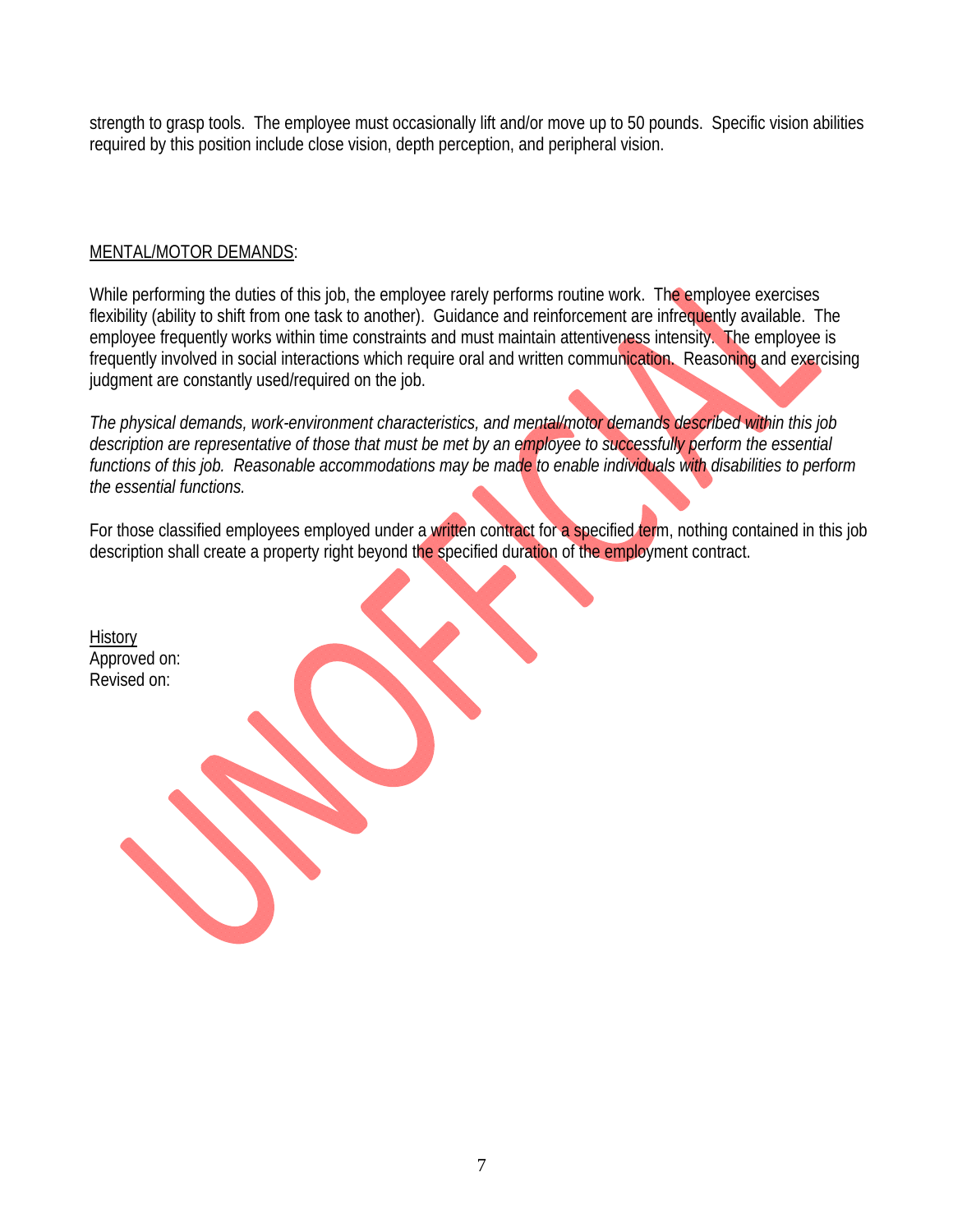# **ATHLETIC DIRECTOR**

## REPORTS TO: SUPERINTENDENT

## ESSENTIAL FUNCTIONS: *Only minimum duties are listed. Other functions may be required as given or assigned.*

- **\_\_\_\_\_\_\_ 7.** Supervises all head coaches.
- **EXECT:** 8. Assists in selecting, assigning, and evaluating all coaching personnel.
- **2008** 9. Carries out supervisory responsibilities in accordance with the Board's policies, rules, regulations, and/or directives and applicable laws.
- <sup>10</sup>. Assumes leadership role in the orientation and in-service training of coaching personnel.
- **The 11. Represents the School District in matters of interscholastic athletics with the MHSA.** 
	- **12.** Responsible for the organization and scheduling of athletic events.
	- **\_\_\_\_\_** 13. Arranges officials for all home contests.
- <sup>14.</sup> Develops and continues to evaluate appropriate rules and regulations governing the conduct of athletic activities.
- <sup>15</sup>. Fosters good school-parent relations by maintaining communications relative to rules and regulations on athletics.
- **\_\_\_\_\_** 16. Establishes and enforces the physical, academic, and training requirements of eligibility for participation.
- **\_\_\_\_\_\_ 17.** Is knowledgeable regarding MHSA Policy

## DESIRED MINIMUM QUALIFICATIONS:

- 1. Valid Montana Teaching Certificate with courses in the organization and administration of athletic programs.
- 2. Five years experience as a teacher and coach.
- 3. Ability to read and interpret documents such as safety rules, operating and maintenance instructions, and procedure manuals.
- 4. Ability to write routine reports and correspondence.
- 5. Ability to effectively communicate orally and in written form with administrators, staff, parents, and students.
- 6. Ability to interpret a variety of instructions furnished in written, oral, diagram, or schedule form.
- 7. Ability to establish and maintain effective working relationships with students, staff, and the community.
- 8. Ability to handle stressful situations.
- 9. Ability to maintain confidentiality of employment and student matters.
- 10. Ability to effectively manage time and responsibilities.
- 11. Demonstrated leadership ability and general knowledge of issues and problems in all aspects of school athletics.

## EQUIPMENT USED:

Computer, calculator, copier, telephone/voice mail, fax, scoring equipment.

## WORK ENVIRONMENT: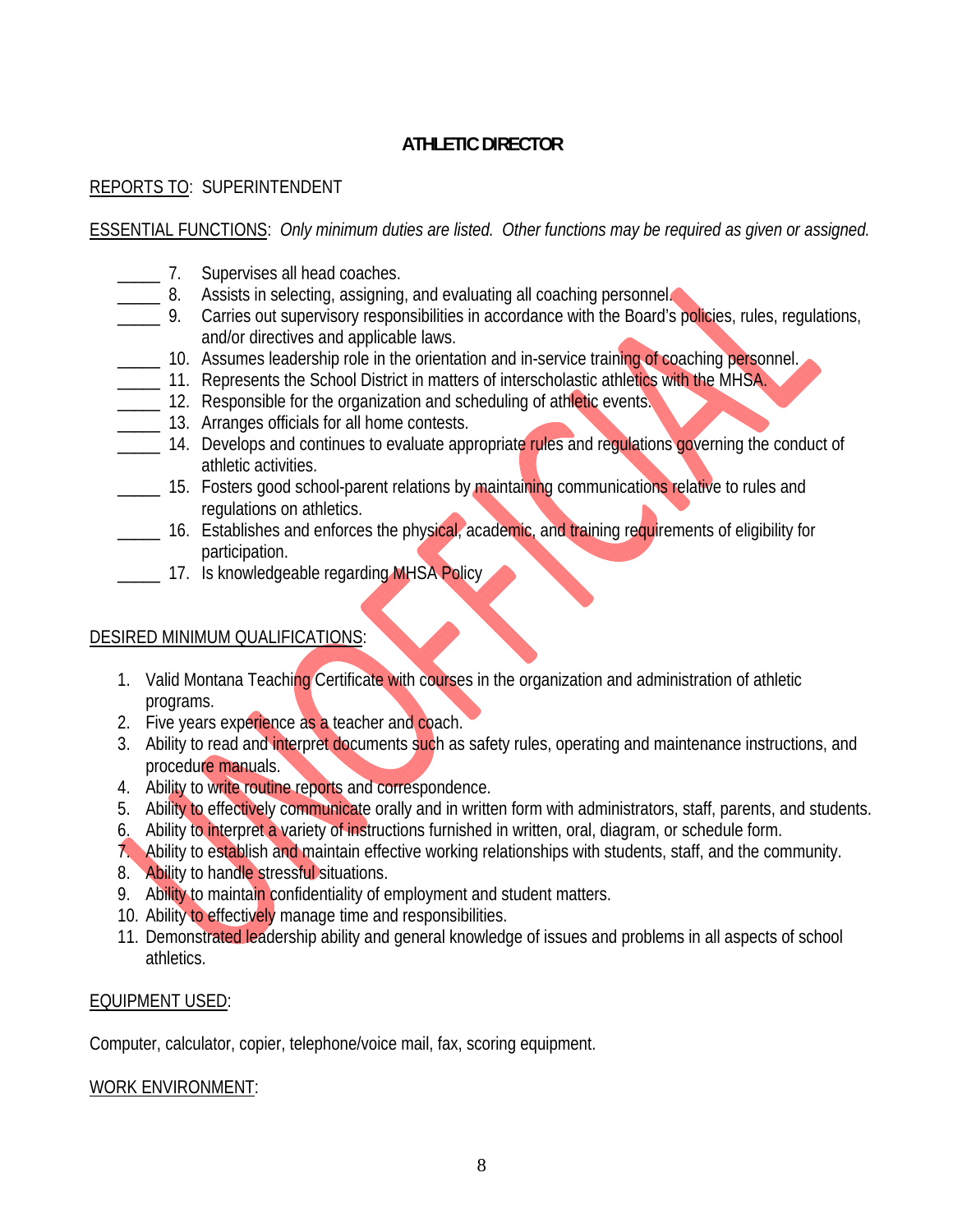While performing the duties of this job, the employee regularly works inside and outside. The employee must be able to meet deadlines with severe time constraints. The employee will work irregular hours while performing the duties of this job.

The noise level in the work environment is usually moderate but can be loud.

## PHYSICAL DEMANDS:

While performing the duties of this job, the employee is frequently required to sit; occasionally walk and stand; travel from building to other sites. Specific vision abilities required by this job include close vision, distance vision, depth perception, and the ability to adjust focus. May be required to lift up to 50 pounds.

## MENTAL/MOTOR DEMANDS:

While performing the duties of this job, the employee rarely performs routine work. The employee frequently exercises flexibility (ability to shift from one task to another). Guidance and reinforcement are infrequently available. The employee frequently works within time constraints and maintains attentiveness intensity. The employee is frequently involved in social interactions which require oral and written communications.

*The physical demands, work-environment characteristics, and mental/motor demands described within this job description are representative of those that must be met by an employee to successfully perform the essential functions of this job. Reasonable accommodations may be made to enable individuals with disabilities to perform the essential functions.*

For those classified employees employed under a written contract for a specified term, nothing contained in this job description shall create a property right beyond the specified duration of the employment contract.

**History** Approved on: Revised on: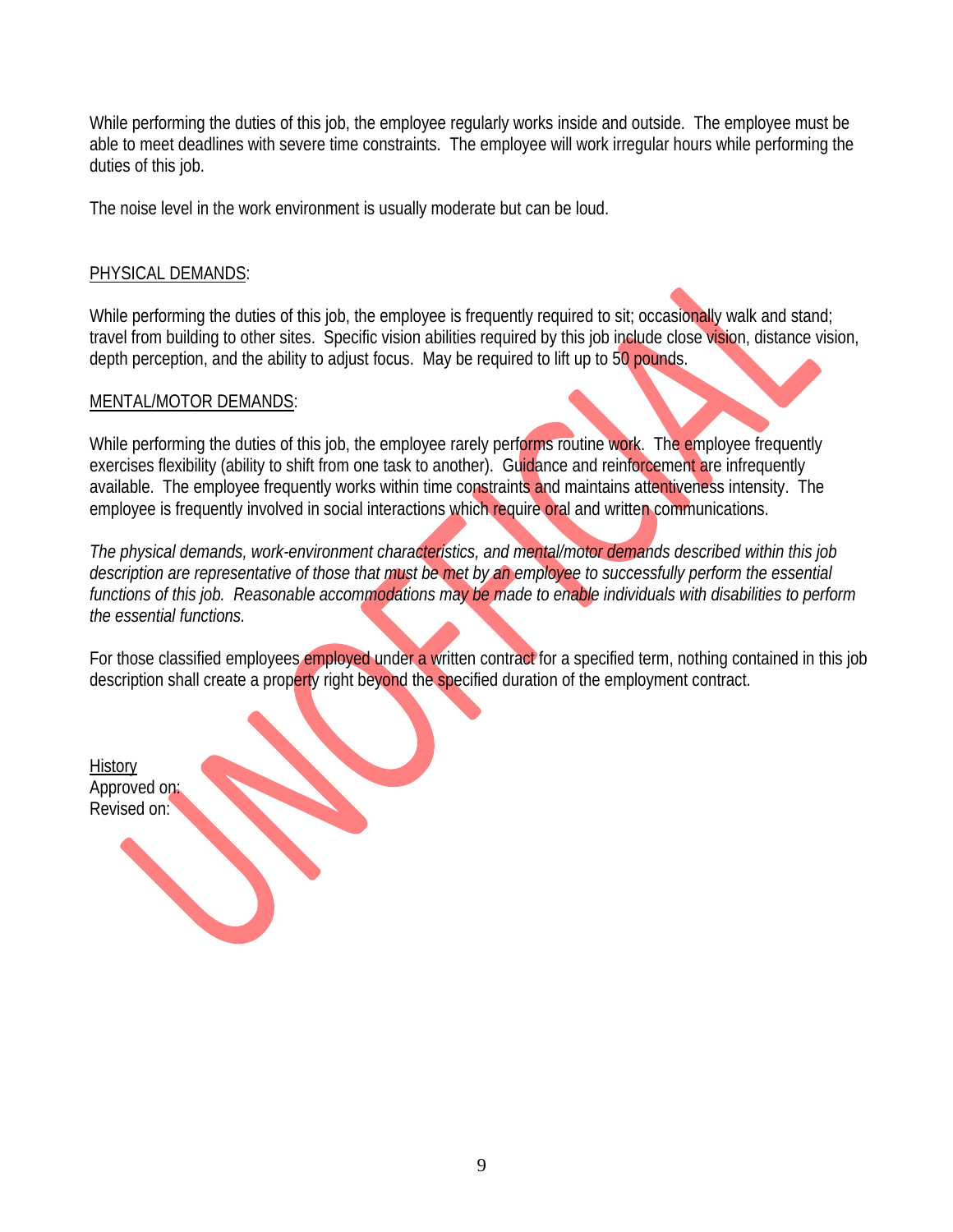# **HEAD COACH**

## REPORTS TO: ATHLETIC DIRECTOR

## ESSENTIAL FUNCTIONS: *Only minimum duties are listed. Other functions may be required as given or assigned.*

- \_\_\_\_\_ 18. Must understand and be able to explain the skills necessary for the sport/activity assigned.
- \_\_\_\_\_ 19. Must maintain competency in rules, regulations, and coaching techniques for the sport/activity.
- **\_\_\_\_\_ 20.** Establishes a schedule of practices.
- **\_\_\_\_\_** 21. Arranges transportation for away contests
- <sup>22</sup>. Maintains discipline and sportsmanlike conduct of all participants and enforces the policies of the District uniformly when disciplining participants
- <sup>23.</sup> In addition to those established by MHSA and Board policy, establishes performance criteria for eligibility.
- 24. Responsible for the inventory of equipment and supplies.
- 25. Responsible for making recommendations to the Athletic Director and/or administration for equipment and supplies needed for the ensuing season.
- 26. Works with the athletic director in scheduling intramural and interscholastic contests.
- **\_\_\_\_\_** 27. In team activities, teaches/coaches the importance of team work.
	- **28.** Supervises participants and assistant coaches.

## DESIRED MINIMUM QUALIFICATIONS:

- 1. Meets MHSA requirements (if applicable).
- 2. Holds a currently valid American Red Cross First Aid card (for those coaching athletics).
- 3. Ability to read and interpret documents such as safety rules, operating and maintenance instructions, and procedure manuals.
- 4. Ability to write routine reports and correspondence.
- 5. Ability to effectively communicate, orally and in writing, with students, parents, staff, and the community in general.
- 6. Ability to handle stressful situations.
- 7. Ability to maintain confidentiality of employment and student matters.
- 8. Ability to perform duties with an awareness of all District requirements and Board policies.
- 9. Ability to effectively manage time and responsibilities.

# EQUIPMENT USED:

Stopwatch, calculator, computer, copy machine, fax machine, telephone/voice mail, score-keeping equipment or other equipment germane to the sport/activity.

## WORK ENVIRONMENT:

The employee constantly works around others, works with the public, and works inside and outside. The noise level in the work environment varies, but is frequently loud. The employee must be able to meet deadlines with severe time constraints.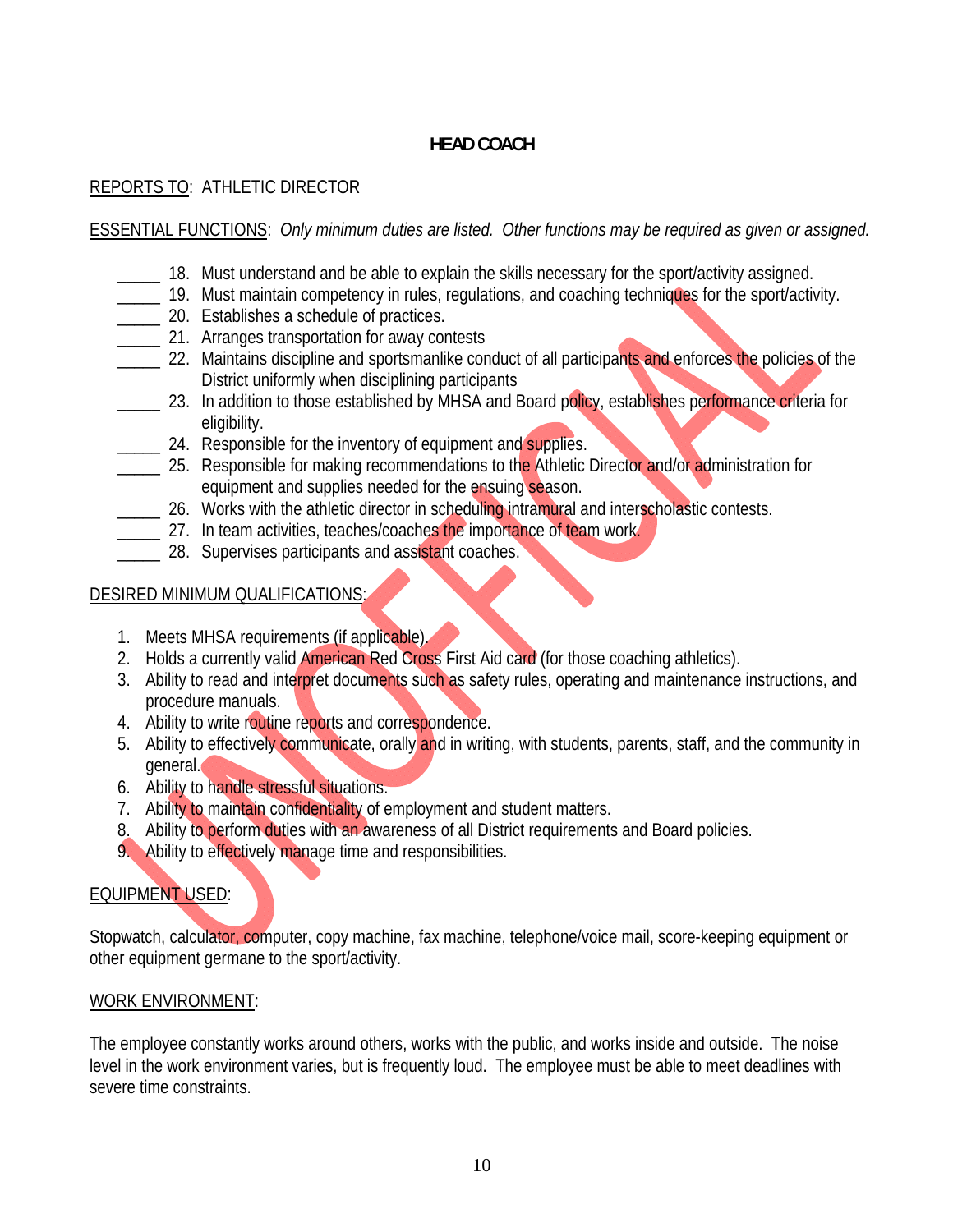### PHYSICAL DEMANDS:

The employee is frequently required to walk and continuously required to stand. The employee will frequently bend or twist at the neck and waist while performing the duties of this position. The employee will occasionally be required to reach with hands and arms and stoop, kneel, crouch, or crawl. The employee continuously uses hand strength to grasp tools. The

employee must occasionally lift and/or move up to 50 pounds. Specific vision abilities required by this position include close vision, depth perception, and peripheral vision.

### MENTAL/MOTOR DEMANDS:

While performing the duties of this job, the employee rarely performs routine work. The employee exercises flexibility (ability to shift from one task to another). Guidance and reinforcement are infrequently available. The employee frequently works within time constraints and must maintain attentiveness intensity. The employee is frequently involved in social interactions which require oral and written communication. Reasoning and exercising judgment are used/required on the job.

*The physical demands, work-environment characteristics, and mental/motor demands described within this job*  description are representative of those that must be met by an employee to successfully perform the essential *functions of this job. Reasonable accommodations may be made to enable individuals with disabilities to perform the essential functions.*

For those classified employees employed under a written contract for a specified term, nothing contained in this job description shall create a property right beyond the specified duration of the employment contract.

**History** Approved on: Revised on: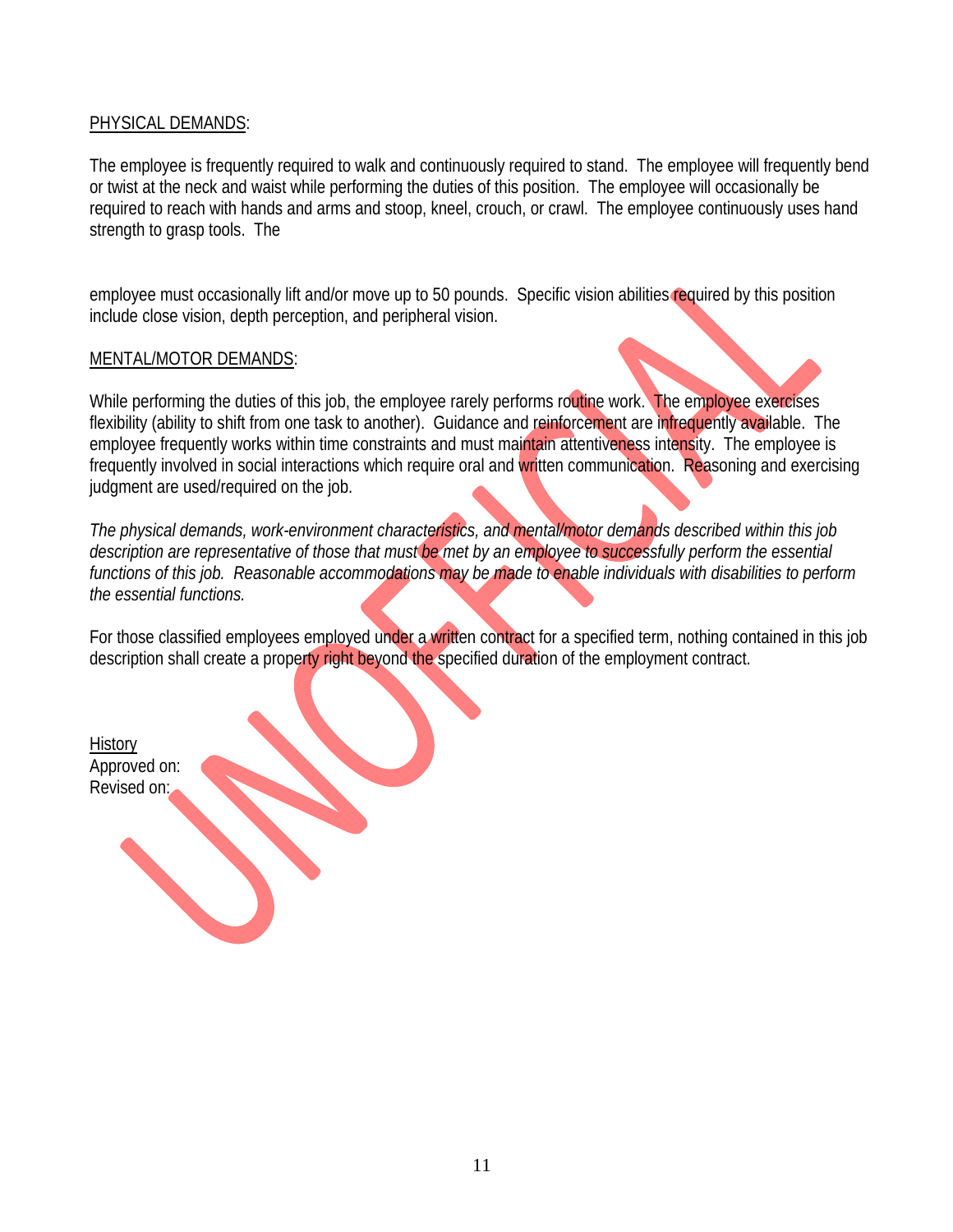### **Roberts School District**

## **FINANCIAL MANAGEMENT** 7510

### Capitalization Policy for Fixed Assets

A fixed asset is a property that meets all the following requirements:

- 1. Must be tangible in nature;
- 2. Must have a useful life of longer than the current fiscal year; and
- 3. Must be of significant value.

Fixed assets may be acquired through donation, purchase, or may be self-constructed. The asset value for a donation will be the fair market value at the time of donation. The asset value for purchases will be the initial cost plus the trade-in value of any old asset given up, plus all costs related to placing the asset into operation. The cost of self-constructed assets will include both the cost of materials used and the cost of labor involved in construction of the asset.

The following significant values will be used for different classes of assets:

**Class of Fixed Asset** Significant Value Equipment and machinery \$5000.00 or more Buildings – improvements \$5000.00 or more Land Any amount Previous Policy: 200.17 Cross Reference: 7500 Property Records Policy History: Adopted on: June 2001 Reviewed on: Revised on: 10/12/11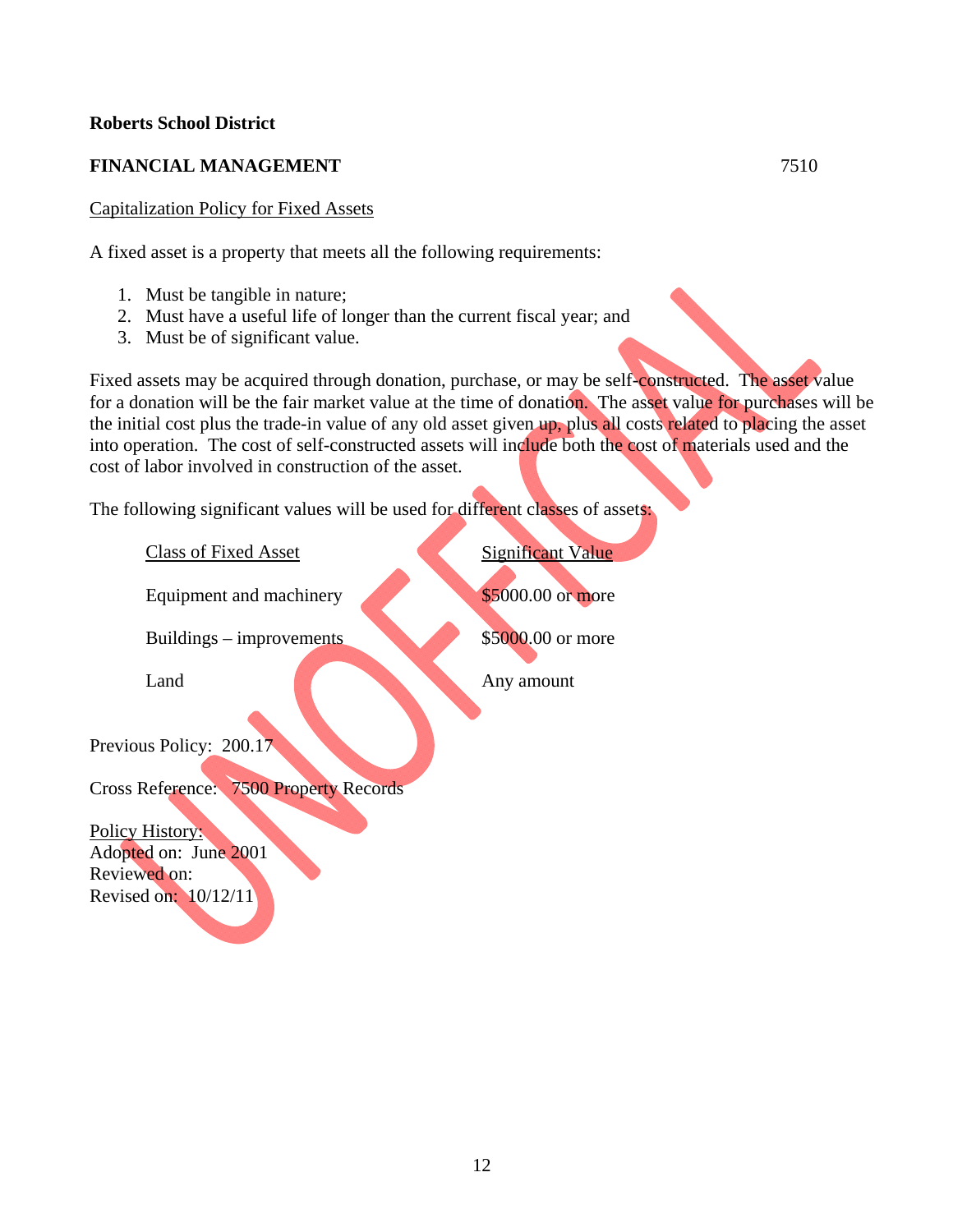### **FINANCIAL MANAGEMENT** 7515

Page 1 of 2

### Fund Balances

*[Note: The provisions of this policy include the provisions of Statement No. 54 of the Governmental Accounting Standards Board (GASB).]* 

#### **I. PURPOSE**

The fund balance policy establishes a framework for the management of all excess funds managed by the Roberts School District. The policy is in accordance with GASB Statement 54; management of fund balance. It also provides guidance and direction for elected and appointed officials as well as staff in the use of excess funds at year-end.

### **II. SCOPE**

This fund balance policy applies to all funds in the custody of the School District Business Manager/Clerk of the Roberts School District, Roberts, Montana. These funds are accounted for in the District's annual audited financial reports and include, but are not limited to, the following:

- General Fund
- Special Revenue Funds
- Capital Project Funds
- Enterprise Funds
- Any new funds created by the District, unless specifically exempted by the governing body; in accordance with state law or GASB pronouncements.

## **III. CLASSIFICATION OF FUND BALANCES**

The school district shall classify its fund balances in its various funds in one or more of the following five classifications: non-spendable, restricted, committed, assigned, and unassigned.

### **IV. DEFINITIONS**

A. *Fund balance*---means the arithmetic difference between the assets and liabilities reported in a school district fund.

B. *Committed fund balance—*amounts constrained to specific purposes by the District itself, using its highest level of decision-making authority; to be reported as committed, amounts cannot be used for any other purpose unless the District takes the same highest-level action to remove or change the constraint.

C. *Assigned fund balance—*amounts a school district *intends* to use for a specific purpose; intent can be expressed by the District or by an official to which the Board of Trustees delegates the authority

D. *Non-spendable fund balance—*amounts that are not in a spendable form (such as inventory) or are required to be maintained intact (such as the corpus of an endowment fund)